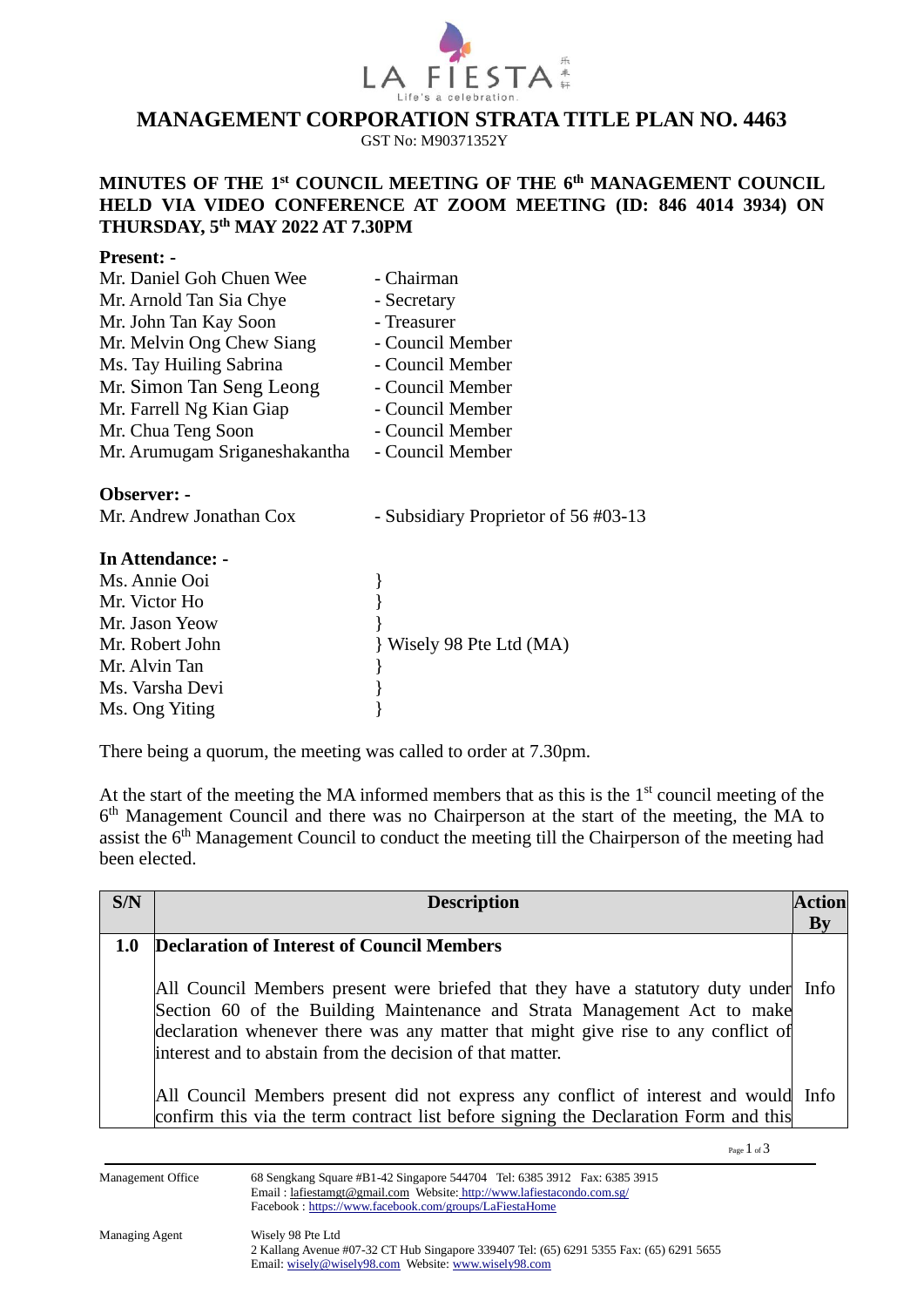

### **MANAGEMENT CORPORATION STRATA TITLE PLAN NO. 4463**

GST No: M90371352Y

|     | would be kept in the Management Office.                                                                                                                                                                                                                                                                                                                                                                                               |                                                                                                                                                                                                                                                                                                                                                                                                                               |                 |      |
|-----|---------------------------------------------------------------------------------------------------------------------------------------------------------------------------------------------------------------------------------------------------------------------------------------------------------------------------------------------------------------------------------------------------------------------------------------|-------------------------------------------------------------------------------------------------------------------------------------------------------------------------------------------------------------------------------------------------------------------------------------------------------------------------------------------------------------------------------------------------------------------------------|-----------------|------|
| 2.0 | <b>Appointment of Office Bearers</b>                                                                                                                                                                                                                                                                                                                                                                                                  |                                                                                                                                                                                                                                                                                                                                                                                                                               |                 |      |
|     | The Council was briefed on the duties and responsibilities of the Chairperson,<br>Secretary and Treasurer (collectively known as the Office Bearers) and the following<br>members were elected as office bearers of the 6 <sup>th</sup> Management Council of MCST<br>4463                                                                                                                                                            |                                                                                                                                                                                                                                                                                                                                                                                                                               |                 | Info |
|     | Mr. Daniel Goh Chuen Wee<br><b>Chairperson</b>                                                                                                                                                                                                                                                                                                                                                                                        |                                                                                                                                                                                                                                                                                                                                                                                                                               |                 |      |
|     | <b>Secretary</b>                                                                                                                                                                                                                                                                                                                                                                                                                      | Mr. Arnold Tan Sia Chye                                                                                                                                                                                                                                                                                                                                                                                                       |                 |      |
|     | <b>Treasurer</b>                                                                                                                                                                                                                                                                                                                                                                                                                      | Mr. John Tan Kay Soon                                                                                                                                                                                                                                                                                                                                                                                                         |                 | Info |
|     | With the election of the Chairperson, the Council was informed that Mr Daniel Goh<br>is the Chairperson of the meeting and with his permission, the MA continue to assist<br>to convene the meeting.                                                                                                                                                                                                                                  |                                                                                                                                                                                                                                                                                                                                                                                                                               |                 |      |
| 3.0 |                                                                                                                                                                                                                                                                                                                                                                                                                                       | <b>Appointment of Authorized Bank Signatories</b>                                                                                                                                                                                                                                                                                                                                                                             |                 |      |
|     | The meeting resolved that the following members be appointed as Authorized Info<br>Signatories for the operation of the Management Corporation's bank account(s) and<br>any two (2) of the four (4) to sign/effect all payments and bank related document on<br>behalf of the MCST Plan No. 4463<br>1. Mr. Daniel Goh Chuen Wee - Chairperson<br>2. Mr. Arnold Tan Sia Chye<br>- Secretary<br>3. Mr. John Tan Kay Soon<br>- Treasurer |                                                                                                                                                                                                                                                                                                                                                                                                                               |                 |      |
|     | 4. Mr. Melvin Ong Chew Siang - Council Member<br>The Chairman and Treasurer would sign/effect all payments and bank related                                                                                                                                                                                                                                                                                                           |                                                                                                                                                                                                                                                                                                                                                                                                                               |                 |      |
|     | documents, and in the absence of either or both the Chairperson and Treasurer, the<br>Secretary to sign and followed by Mr Melvin Ong where necessary.                                                                                                                                                                                                                                                                                |                                                                                                                                                                                                                                                                                                                                                                                                                               |                 | Info |
|     | The Council queried about the possibility of having three (3) signatories to effect<br>payments beyond a certain amount as a further safeguard. The MA to update<br>members once they get more information from the MCST's Banks and until a<br>decision had been made on the matter, the above signing protocol to apply.                                                                                                            |                                                                                                                                                                                                                                                                                                                                                                                                                               |                 | MA   |
| 4.0 | <b>Appointment of Auditor</b>                                                                                                                                                                                                                                                                                                                                                                                                         |                                                                                                                                                                                                                                                                                                                                                                                                                               |                 |      |
|     | done within 90 days.                                                                                                                                                                                                                                                                                                                                                                                                                  | The Managing Agent presented four (4) quotations from different accounting firms Info<br>and inform the Council that the MCST has up to 90 days to appoint and inform the<br>Building & Construction Authority (BCA) of the appointment. The Council could<br>choose to appoint the auditor at this meeting or to appoint the auditor after<br>appointing and consulting the new managing agent so long as the appointment is |                 |      |
|     |                                                                                                                                                                                                                                                                                                                                                                                                                                       | The Council request the MA to seek a validity extension of 60 days or more from the                                                                                                                                                                                                                                                                                                                                           |                 | MA   |
|     |                                                                                                                                                                                                                                                                                                                                                                                                                                       |                                                                                                                                                                                                                                                                                                                                                                                                                               | Page $2$ of $3$ |      |

Management Office 68 Sengkang Square #B1-42 Singapore 544704 Tel: 6385 3912 Fax: 6385 3915 Email [: lafiestamgt@gmail.com](mailto:lafiestamgt@gmail.com) Website: [http://www.lafiestacondo.com.sg/](http://www.butterworth8.sg/) Facebook :<https://www.facebook.com/groups/LaFiestaHome>

2 Kallang Avenue #07-32 CT Hub Singapore 339407 Tel: (65) 6291 5355 Fax: (65) 6291 5655 Email[: wisely@wisely98.com](mailto:wisely@wisely98.com) Website[: www.wisely98.com](http://www.wisely98.com.sg/)